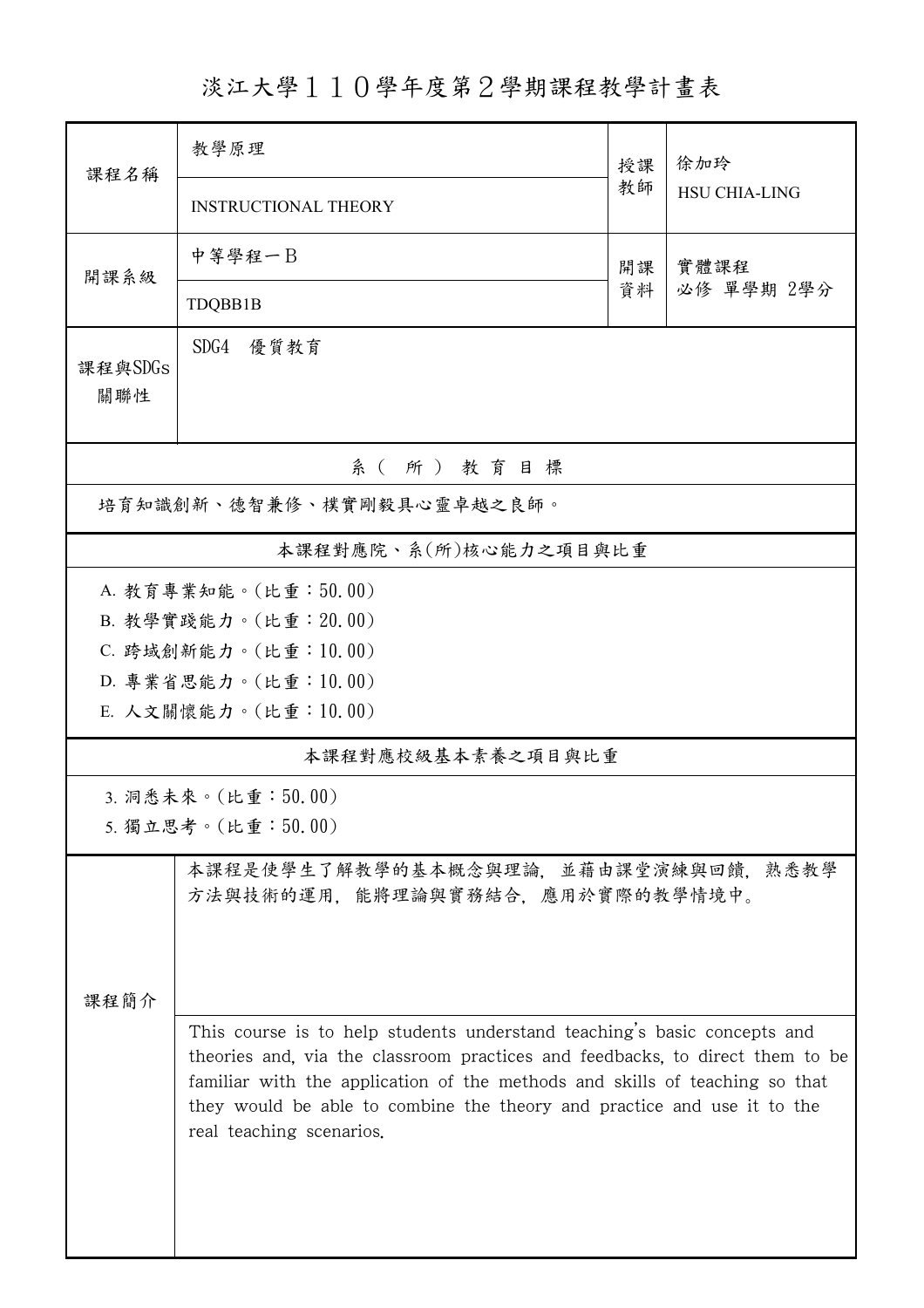## 本課程教學目標與認知、情意、技能目標之對應

將課程教學目標分別對應「認知(Cognitive)」、「情意(Affective)」與「技能(Psychomotor)」 的各目標類型。

一、認知(Cognitive):著重在該科目的事實、概念、程序、後設認知等各類知識之學習。

二、情意(Affective):著重在該科目的興趣、倫理、態度、信念、價值觀等之學習。

三、技能(Psychomotor):著重在該科目的肢體動作或技術操作之學習。

| 序<br>號         | 教學目標(中文)                     |                |            | 教學目標(英文)                                                                               |                                     |  |  |
|----------------|------------------------------|----------------|------------|----------------------------------------------------------------------------------------|-------------------------------------|--|--|
| $\mathbf{1}$   | 理解教學理論的發展脈絡與研究趨<br>勢。        |                |            | To understanding thedevelopment context<br>andresearch trend of teachingtheory.        |                                     |  |  |
| $\overline{2}$ | 認識重要教學理論的內涵及其實務<br>運用。       |                |            | To understand the contentsand practical application<br>of the major teaching theories. |                                     |  |  |
| $\overline{3}$ | 實際教學演練與回饋                    |                |            | To provide exercises andfeedbacks in<br>practicalteachings.                            |                                     |  |  |
|                | 教學目標之目標類型、核心能力、基本素養教學方法與評量方式 |                |            |                                                                                        |                                     |  |  |
| 序號             | 日標類型                         | 院、系(所)<br>核心能力 | 校級<br>基本素養 | 教學方法                                                                                   | 評量方式                                |  |  |
| 1              | 認知                           | <b>ABCDE</b>   | 35         | 講述、討論、發表、實作                                                                            | 作業、討論(含課<br>堂、線上)、實作、報<br>告(含口頭、書面) |  |  |
| 2              | 認知                           | <b>ABCDE</b>   | 35         | 講述、討論、發表、實作                                                                            | 作業、討論(含課<br>堂、線上)、實作、報<br>告(含口頭、書面) |  |  |
| 3              | 認知                           | <b>ABCDE</b>   | 35         | 講述、討論、發表、實作                                                                            | 作業、討論(含課<br>堂、線上)、實作、報<br>告(含口頭、書面) |  |  |
|                |                              |                |            | 授課進度表                                                                                  |                                     |  |  |
| 週<br>次         | 日期起訖                         |                |            | 內 容 (Subject/Topics)                                                                   | 備註                                  |  |  |
|                | $111/02/21$ ~<br>111/02/25   | 課程簡介及分組        |            |                                                                                        |                                     |  |  |
| 2              | $111/02/28$ ~<br>111/03/04   | 緒論             |            |                                                                                        |                                     |  |  |
| 3              | $111/03/07$ ~<br>111/03/11   | 學習理論與教學        |            |                                                                                        |                                     |  |  |
| 4              | $111/03/14$ ~<br>111/03/18   | 動機理論與教學        |            |                                                                                        |                                     |  |  |
| 5              | $111/03/21$ ~<br>111/03/25   | 教學設計與差異化教學     |            |                                                                                        |                                     |  |  |
| 6              | $111/03/28$ ~<br>111/04/01   | 教學計劃           |            |                                                                                        |                                     |  |  |
|                | 111/04/04<br>111/04/08       | 课程目標與教學目標      |            |                                                                                        |                                     |  |  |
| 8              | $111/04/11$ ~<br>111/04/15   | 行為目標與教學評量      |            |                                                                                        |                                     |  |  |
|                |                              |                |            |                                                                                        |                                     |  |  |